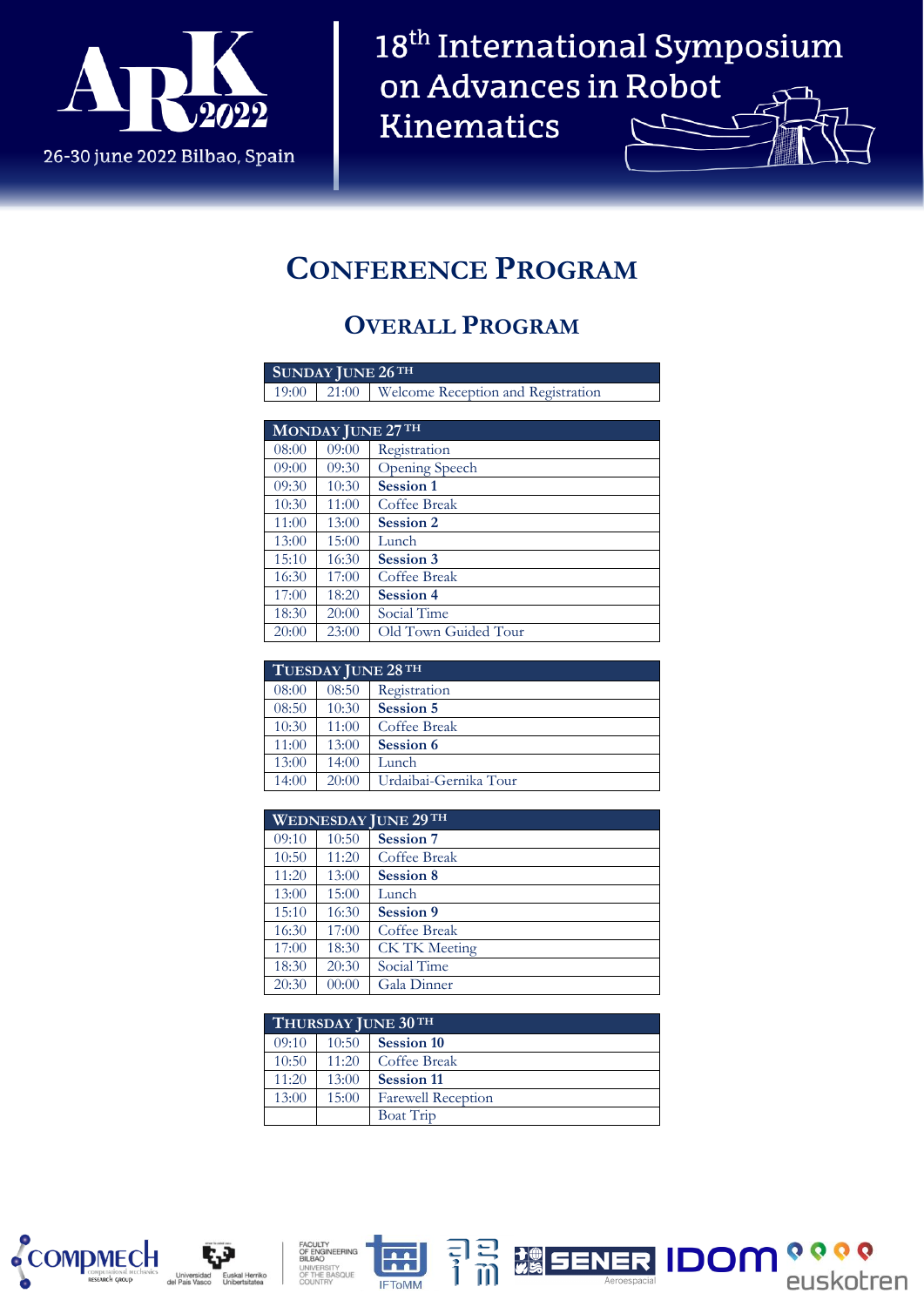

#### **CONFERENCE PROGRAM**

#### **SUNDAY, JUNE 26TH 2022**

19:00 21:00 *Welcome Reception and Registration*

### **MONDAY, JUNE 27TH 2022**

| 08:00            | 09:00 | Registration                                                                                                                     |                                                        |
|------------------|-------|----------------------------------------------------------------------------------------------------------------------------------|--------------------------------------------------------|
| 09:00            | 09:30 | <b>Opening Speech</b>                                                                                                            |                                                        |
| <b>SESSION1</b>  |       |                                                                                                                                  |                                                        |
| 09:30            | 09:50 | Möbius Linkages                                                                                                                  | M.L. Husty                                             |
| 09:50            | 10:10 | On Origami-Like Quasi-Mechanisms with an Antiprismatic<br>Skeleton                                                               | G. Nawratil                                            |
| 10:10            | 10:30 | Line-Point Constraints and Robot Surgery                                                                                         | J.M. Selig                                             |
| 10:30            | 11:00 | Coffee Break                                                                                                                     |                                                        |
| <b>SESSION 2</b> |       |                                                                                                                                  |                                                        |
| 11:00            | 11:20 | On the Use of Ternary Products to Characterize the Dexterity of<br>Spatial Kinematic Chains                                      | B. Bongardt, A. Müller                                 |
| 11:20            | 11:40 | Extended Rotation Matrix for Kinematics of Pointing<br>Mechanism                                                                 | S. Bai                                                 |
| 11:40            | 12:00 | A Linearization Method based on Lie Algebra for Pose<br>Estimation in a Time Horizon                                             | N. Torres Alberto, L. Joseph, V.<br>Padois, D. Daney   |
| 12:00            | 12:20 | Hyper-Multidual Algebra and Higher-Order Kinematics                                                                              | D. Condurache                                          |
| 12:20            | 12:40 | Geometry based Analysis of 3R Serial Robots                                                                                      | D. Salunkhe, J. Capco, D. Chablat,<br>P. Wenger        |
| 12:40            | 13:00 | Synthesis of Gripper Mechanisms Derived from Baranov Chains                                                                      | F.V. Morlin, V.N. Artmann,<br>A.P. Carboni, D. Martins |
| 13:00            | 15:00 | Lunch                                                                                                                            |                                                        |
|                  |       |                                                                                                                                  |                                                        |
| <b>SESSION 3</b> |       |                                                                                                                                  |                                                        |
| 15:10            | 15:30 | 6R Linkages with Hidden Singularities                                                                                            | Z. Li, A. Müller                                       |
| 15:30            | 15:50 | Best Operation Regions in a Planar Cable-Driven System                                                                           | L. Mejia, F. Frantz, D. Ponce,<br>D. Martins           |
| 15:50            | 16:10 | Stiffness and Transparency of a Collaborative Cable-Driven<br>Parallel Robot                                                     | M. Métillon, C. Charron,<br>K. Subrin, S. Caro         |
| 16:10            | 16:30 | An Approach for Predicting the Calibration Accuracy in Planar<br>Cable-Driven Parallel Robots                                    | B. Wang, P. Cardou, S. Caro                            |
| 16:30            | 17:00 | Coffee Break                                                                                                                     |                                                        |
| <b>SESSION 4</b> |       |                                                                                                                                  |                                                        |
| 17:00            | 17:20 | A Panorama of Methods for Dealing with Sagging Cables in<br>Cable-Driven Parallel Robots                                         | J-P. Merlet, R. Tissot                                 |
| 17:20            | 17:40 | Sensitivity of the Direct Kinematics of Underactuated Cable-<br>Driven Parallel Robots to Redundant Sensor-Measurement<br>Errors | S. Gabaldo, E. Idà, M. Carricato                       |
| 17:40            | 18:00 | Stacked Tensegrity Mechanism for Medical Application                                                                             | D. Khanzode, R. Jha, E. Duchalais,<br>D. Chablat       |
| 18:00            | 18:20 | Kinematic and Static Analysis of a Cable-Driven 2-X Tensegrity<br>Manipulator for Two Actuation Strategies                       | V. Muralidharan, P. Wenger,<br>C. Chevallereau         |
| 18:30            | 20:00 | Social Time                                                                                                                      |                                                        |









**IDOM**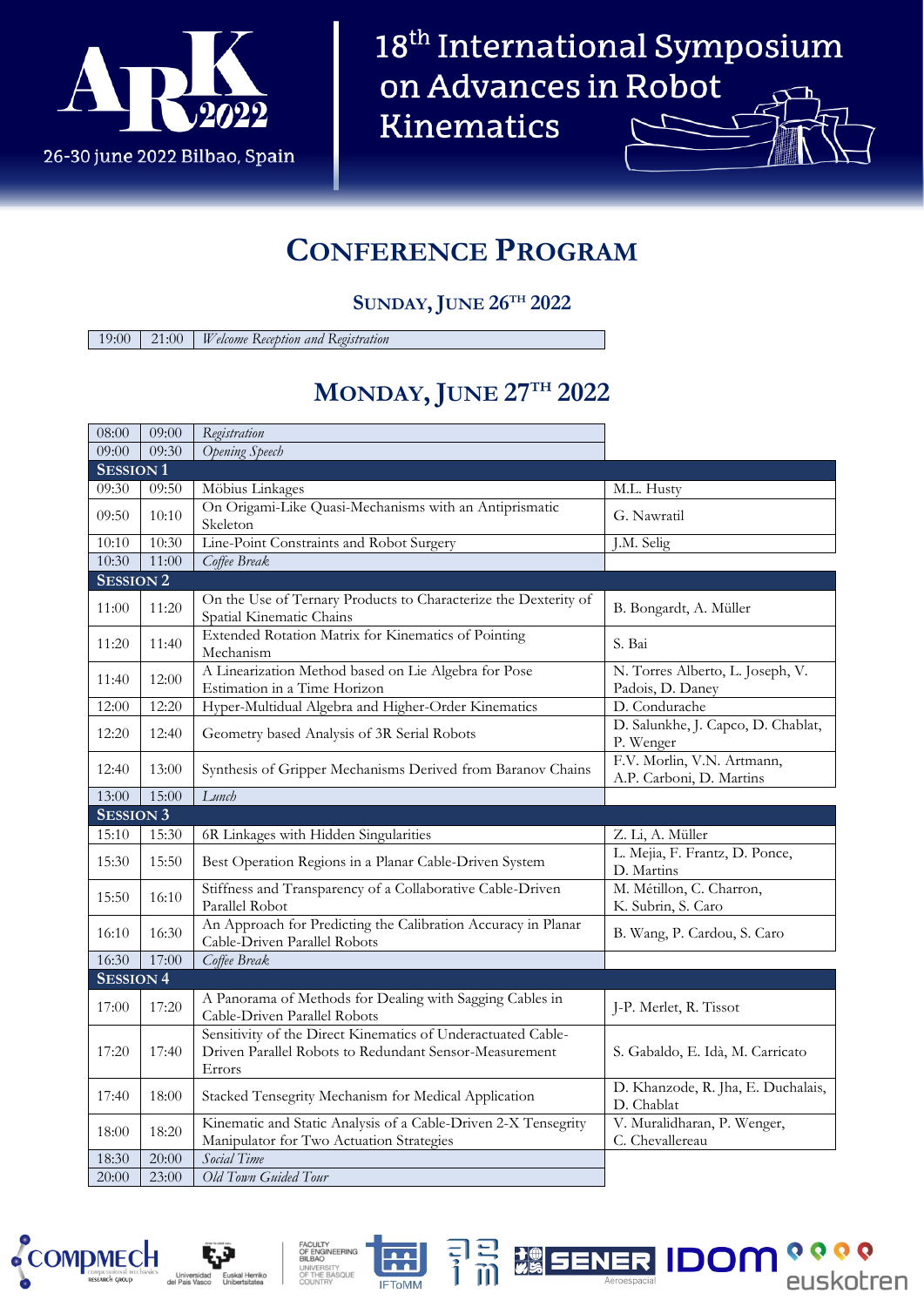

# **CONFERENCE PROGRAM**

### **TUESDAY, JUNE 28TH 2022**

| 08:00            | 08:50 | Registration                                                                                                                             |                                                                        |
|------------------|-------|------------------------------------------------------------------------------------------------------------------------------------------|------------------------------------------------------------------------|
| <b>SESSION 5</b> |       |                                                                                                                                          |                                                                        |
| 08:50            | 09:10 | Complete Inverse Geometric Model Computation of the Quattro<br>Parallel Kinematic Robot                                                  | H. Chanal, R. Rizk, N. Bouton,<br><b>B.</b> Blaysat                    |
| 09:10            | 09:30 | A New Approach to Forward Kinematics for a SILS Robotic<br>Orientation Platform based on Perturbation Theory                             | I. Birlescu, C. Vaida, A. Pusca,<br>D. Pisla                           |
| 09:30            | 09:50 | Forward Kinematics of a Novel 6-DoF Spatial Hybrid<br>Manipulator                                                                        | S. Ramesh, P. Golla, P. Kumar<br>Prasad, S. Bandyopadhyay              |
| 09:50            | 10:10 | Structural and Dimensional Synthesis of Overconstraint<br>Symmetric 3T2R Parallel Robots using Tait-Bryan-Angle<br>Kinematic Constraints | M. Schappler                                                           |
| 10:10            | 10:30 | Inverse Kinematics for Functional Redundancy of Symmetric<br>3T1R Parallel Manipulators using Tait-Bryan-Angle Kinematic<br>Constraints  | M. Schappler                                                           |
| 10:30            | 11:00 | Coffee Break                                                                                                                             |                                                                        |
| <b>SESSION 6</b> |       |                                                                                                                                          |                                                                        |
| 11:00            | 11:20 | Analysis of a Compliant Parallel Manipulator for Torso Balance<br>Rehabilitation                                                         | F.J. Campa, D. Diaz-Caneja,<br>M. Diez, O. Altuzarra                   |
| 11:20            | 11:40 | Design and Analysis of a Compliant Parallel Robot with Cardan<br>Joints for a Cryogenic Working Environment                              | P. Jahn, J. Hentschel, A. Raatz                                        |
| 11:40            | 12:00 | Design and Inverse Kinematics of a Novel Tendon-Driven<br>Continuum Manipulator Capable of Twisting Motion                               | Y. Lei, Y. Sugahara, Y. Takeda                                         |
| 12:00            | 12:20 | Geometric Insights into Kinematically-Singular Configurations of<br>Planar Continuum Robots                                              | N. Shihora, N. Simaan                                                  |
| 12:20            | 12:40 | A Gazebo Simulator for Continuum Parallel Robots                                                                                         | A. Gotelli, F. Zaccaria,<br>O. Kermorgant, S. Briot                    |
| 12:40            | 13:00 | Exploring Electric Field Perturbations as the Actuator for<br>Nanorobots and Nanomachines                                                | C. Mundrane, M. Chorsi,<br>O. Vinogradova, H. Ilies,<br>K. Kazerounian |
| 13:00            | 14:00 | Lunch                                                                                                                                    |                                                                        |
| 20:00            | 23:00 | Urdaibai-Gernika Tour                                                                                                                    |                                                                        |









 $\frac{1}{2}$ 

**SENER IDOM**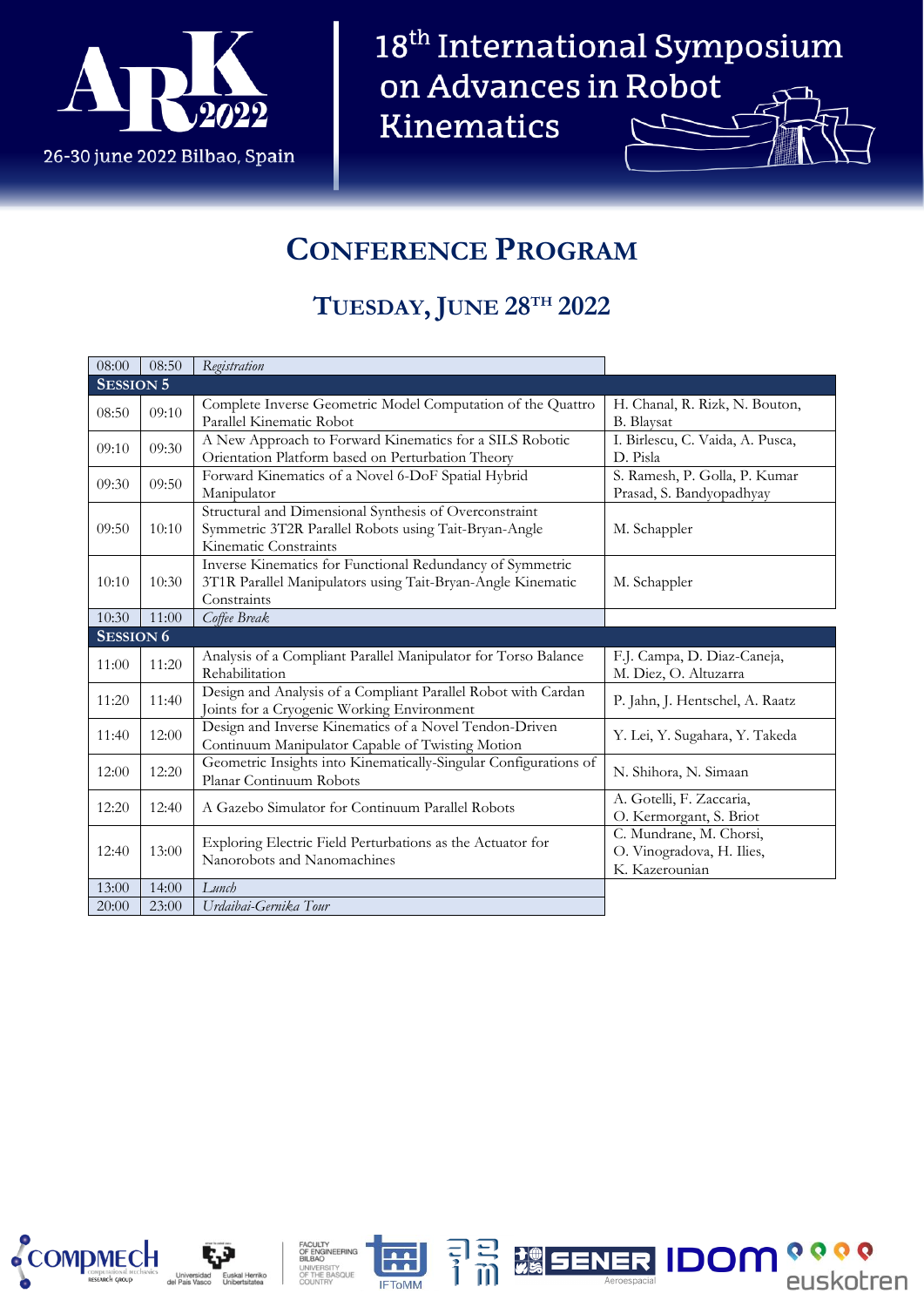

# **CONFERENCE PROGRAM**

# **WEDNESDAY, JUNE 29TH 2022**

| <b>SESSION 7</b> |       |                                                                                                                 |                                                                                                           |
|------------------|-------|-----------------------------------------------------------------------------------------------------------------|-----------------------------------------------------------------------------------------------------------|
| 09:10            | 09:30 | General Procedure for Path Generation Synthesis based on                                                        | A. Muñoyerro, A. Hernández,                                                                               |
|                  |       | Kinematic Constraints                                                                                           | M. Urízar, O. Altuzarra                                                                                   |
| 09:30            | 09:50 | Finding Straight Line Generators through the Approximate                                                        | A. Baskar, M. Plecnik,                                                                                    |
|                  |       | Synthesis of Symmetric Four-Bar Coupler Curves                                                                  | J. Hauenstein                                                                                             |
| 09:50            | 10:10 | A Method for the Complete Set of Solutions of the Finite-                                                       | A. Perez Gracía                                                                                           |
|                  |       | Position Synthesis Problem                                                                                      |                                                                                                           |
| 10:10            | 10:30 | Classification of Mobilities - New Insights on an Old Topic                                                     | T. Hoeltgebaum, L. Meneghini,<br>V.N. Artmann, D. Martins                                                 |
| 10:30            | 10:50 | First and Second Order Centrodes of Slider-Crank Mechanisms                                                     | C. Lanni, G. Figliolini, L. Tomassi                                                                       |
|                  |       | by using Instantaneous Invariants                                                                               |                                                                                                           |
| 10:50            | 11:20 | Coffee Break                                                                                                    |                                                                                                           |
| <b>SESSION 8</b> |       |                                                                                                                 |                                                                                                           |
| 11:20            | 11:40 | Spherical 4R Linkage Algebraic v <sub>i</sub> -v <sub>i</sub> Input-Output Equations                            | M. John, D. Hayes, Mirja Rotzoll,<br>Z. Copeland                                                          |
| 11:40            | 12:00 | Kinematics of a Gear-Based Spherical Mechanism                                                                  | F. Thomas                                                                                                 |
| 12:00            | 12:20 | Modeling of a Remote Center of Motion Spherical Parallel<br>Tensegrity Mechanism for Percutaneous Interventions | H. El Jjouaoui, G. Cruz-Martinez,<br>J-C. Avila Vilchis, A. Vilchis<br>González, S. Abdelaziz, P. Poignet |
| 12:20            | 12:40 | Wriflex: Design and Kinematic Analysis of a Self-Aligning<br>Parallel Wrist                                     | H. Simas, R. Simoni,<br>R. Di Gregorio                                                                    |
|                  |       | Kinematic Analysis of a Novel Humanoid Wrist Parallel                                                           | C. Stoeffler, A. del Rio Fernandez,                                                                       |
| 12:40            | 13:00 | Mechanism                                                                                                       | H. Peters, M. Schilling, S. Kumar                                                                         |
| 13:00            | 15:00 | Lunch                                                                                                           |                                                                                                           |
| <b>SESSION 9</b> |       |                                                                                                                 |                                                                                                           |
| 15:10            | 15:30 | Smooth Wrapping of Stretchable Thick Strands Over a Surface -<br>The 2D Case                                    | K. Müller, A. Kecskemethy                                                                                 |
|                  | 15:50 | Exploiting Reciprocity between Constraints and Instantaneous                                                    | M. Conconi, N. Sancisi,                                                                                   |
| 15:30            |       | Motion to Reconstruct Individual Knee Kinematics                                                                | V. Parenti-Castelli                                                                                       |
| 15:50            | 16:10 | Generation of Parametric Gait Patterns                                                                          | J. Ziegler, H. Gattringer, A. Müller                                                                      |
| 16:10            | 16:30 | Parametrization of Compliant, Object-Level Controllers from                                                     | E. Galbally Herrero, A. Piedra,                                                                           |
|                  |       | Human Demonstrations                                                                                            | C. Brosque, O. Khatib                                                                                     |
| 16:30            | 17:00 | Coffee Break                                                                                                    |                                                                                                           |
| 17:00            | 18:30 | CK TK Meeting                                                                                                   |                                                                                                           |
| 18:30            | 20:30 | Social Time                                                                                                     |                                                                                                           |
| 20:30            | 00:00 | Gala Dinner                                                                                                     |                                                                                                           |